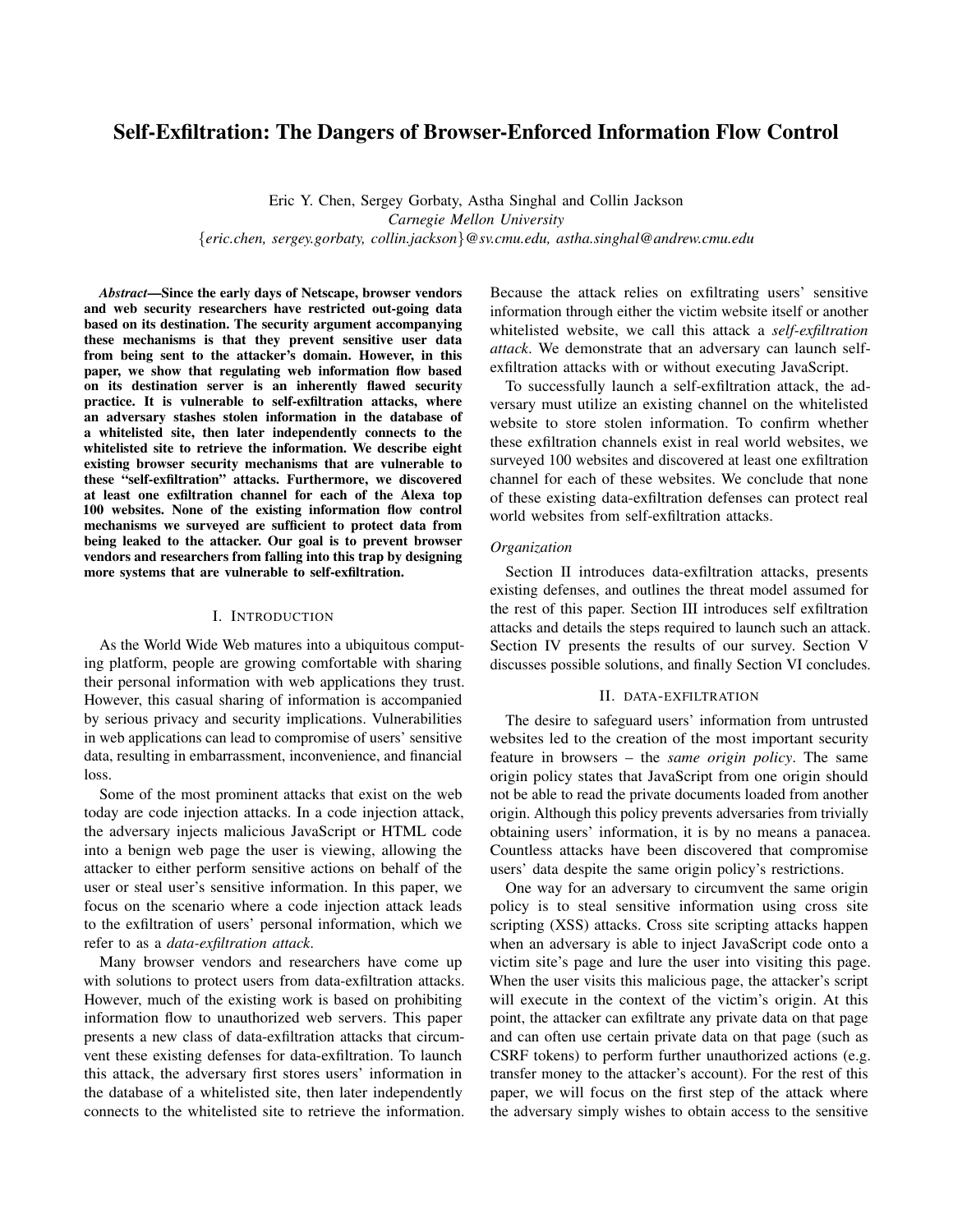| Data type              | Script attacker | Non-script attacker |
|------------------------|-----------------|---------------------|
| Cookie                 |                 |                     |
| Password               |                 |                     |
| CSRF Token             |                 |                     |
| Capability-bearing URL |                 |                     |
| Personal data          |                 |                     |

Table I PERSONAL DATA VULNERABLE TO A DATA-EXFILTRATION ATTACKS.

data. Table I lists examples of private data that can be stolen by this attack. We proceed by describing these data types in detail.

- Cookies Cookies are commonly used as authentication tokens. If an attacker manages to compromise a user's session cookie, she can subsequently impersonate the user and initiate unauthorized transactions within the same site. To protect session cookies from being compromised by the adversary, many websites label their cookies as "HttpOnly." HttpOnly cookies cannot be obtained using Javascript, hence a web attacker can only steal a cookie if the HttpOnly flag is absent.
- Password Most modern browsers offer password managers that store users' passwords for websites they visit. These saved passwords will be automatically filled in for future visits. An adversary could inject fraudulent HTML elements into the victim's website to trick the browser's password manager into exposing the user's login credentials.
- CSRF Tokens Many websites use cross site request forgery (CSRF) tokens to distinguish legitimate requests from forgeries. In a nutshell, CSRF tokens are shared secrets between the client and the server. The server will only accept requests made from the client if the client presents a valid CSRF token. This effectively prevents malicious websites from tricking the victim's browser into issuing a bogus request. However, if the attacker is able to obtain a CSRF token, she can use it to forge requests, bypassing the existing defense.
- Capability-bearing URLs Michal Zalewski suggested in his blog post [1] that capability-bearing URLs are also vulnerable to data theft. These capabilitybearing URLs are utilized by many web applications to issue invitations, enable sharing of private user content, and to implement single sign-on flows. If an adversary is able to obtain a capability-bearing URL, she can gain access to the user's private data, or even worse, full access to the user's account.
- Personal Data Many websites include users' personal information, such as their addresses, phone numbers, content of their private emails, and even the contact information of all their friends. This information is extremely valuable to spammers and phishers.

We define a *data exfiltration attack* to be an attack

| Data exfiltration defense      | Year of release |
|--------------------------------|-----------------|
| Navigator 3.0                  | 1996            |
| <b>Noxes</b>                   | 2006            |
| Dynamic tainting (Vogt et al.) | 2007            |
| <b>SOMA</b>                    | 2008            |
| <b>HTTP</b> Fences             | 2008            |
| <b>Content Security Policy</b> | 2010            |
| Security Style Sheet           | 2011            |
| Dynamic tainting (Jang et al.) | 2011            |

Table II EXISTING DEFENSES FOR DATA EXFILTRATION AND THEIR YEAR OF RELEASE.

where the adversary exports user's private data to a server controlled by the attacker, possibly using a code injection vulnerability. It has to be noted that although cross site scripting vulnerabilities can lead to data exfiltration attacks, an adversary doesn't necessarily need JavaScript to exfiltrate data. We will illustrate in Section III how an adversary can exfiltrate data without executing any JavaScript.

## *A. Existing Defenses*

Various defenses have been proposed to mitigate dataexfiltration attacks by regulating outgoing data based on its *destination address*. When the victim page makes a request containing sensitive data to an unknown origin, the defense mechanism will assume the request to be malicious and deny it. Unfortunately, this does not solve the core of the problem; the attacker can still export users' confidential information to a white-listed origin. For the rest of this section, we describe the current mitigations for data-exfiltration (summarized in Table II) and explain why they are insufficient to stop real world adversaries.

Dynamic tainting is a technique that tracks the information flow of sensitive data. The goal is to ensure sensitive data is never sent to an unauthorized source. Dynamic tainting of web-based data was first seen in Netscape Navigator 3.0 [2]. Users of Navigator 3.0 may enable the taint feature to enforce that data loaded from one website will never be exported to another website. Besides Netscape, many academic researchers also proposed to use dynamic tainting to mitigate web vulnerabilities. In a paper published in NDSS 2007 [3], Vogt *et al.* proposed to use dynamic tainting to mitigate cross site scripting attacks. Most recently, Jang *et al.* also suggested using dynamic taint tracking to protect browser plugins from leaking sensitive user information [4]. Dynamic tainting requires the browser to differentiate between trustworthy and non-trustworthy sites, because it needs to decide whether or not sensitive information should be sent. However, the boundary of trustworthiness is not so clear; the adversary can export the data to a trusted site, then later independently connect to it to retrieve the information.

HTTP Fences [5] uses the term "information leak attack" to describe data-exfiltration. It attempts to mitigate dataexfiltration using a whitelist to enforce that sensitive data is only sent to authorized servers. Similar to dynamic tainting,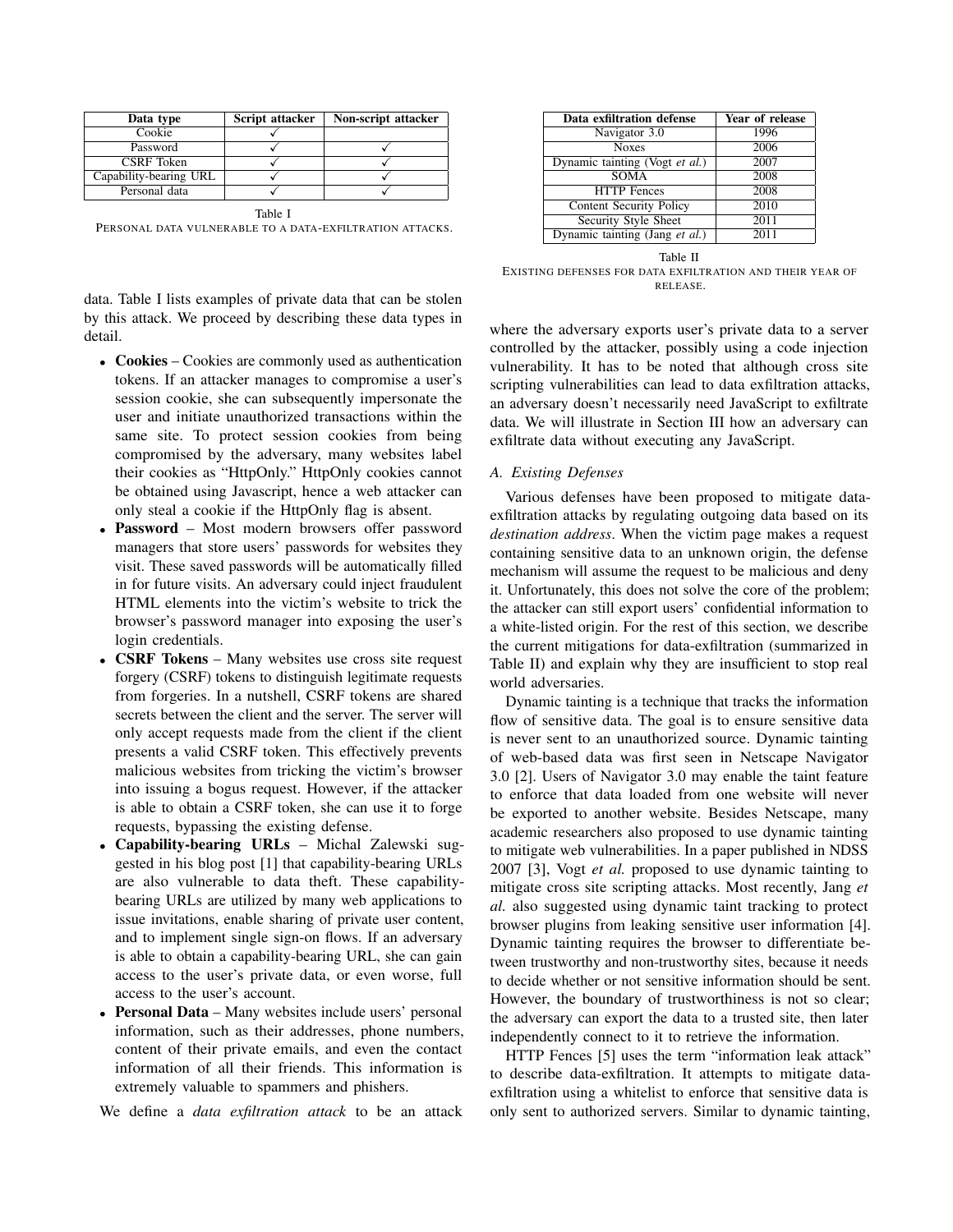HTTP fences has an implicit notion of which sites should be trusted. This can be exploited by the attacker to first smuggle data to a trusted website, then fetch the data through a separate channel.

SOMA, Security Style Sheets, and Noxes [6]–[8] attempt to prevent cross site scripting attacks using a whitelist to determine which server the user is allowed to send data to. SOMA and Security Style Sheets require site operators to approve external domains for sending or receiving information. In contrast, Noxes acts as a web proxy and uses both manual and automatically generated rules to filter outgoing traffic. Unfortunately, all three papers make the same assumption that cross site scripting attacks necessarily engage in cross-domain communications, and by restricting malicious outgoing requests, one can block cross site scripting attacks. However, this assumption is not correct, because mitigating data-exfiltration attacks is different from mitigating cross site scripting attacks – a cross site scripting attacker can still use JavaScript to perform unauthorized actions (e.g., using JavaScript function calls to transfer money to the attacker's account), without leaking any sensitive data. In addition to not being able to protect users from unauthorized actions, neither of these systems can effectively defend users against data-exfiltration attacks as well. Similar to previous examples, the adversary can send data to a whitelisted origin and extract the data independently using a channel visible to the attacker.

Content Security Policy (CSP) [9] was originally proposed by Mozilla as a mitigation for cross site scripting attacks. Since then, it has been adopted by Chrome and Safari and has become a W3C specification. Websites can opt-in to CSP by attaching a custom HTTP header, X-Content-Security-Policy, with pages they serve. The browser will enforce CSP policies indicated in the custom header. One of the most important functionalities of CSP is that it disables inline scripts by default, and only allows JavaScript from authorized external script files to execute. Although this mitigates the majority of cross site scripting attacks, we show in Section III-A2 that the attacker can still export users' sensitive data using "HTML form injection attack", without running any JavaScript code. Recently, there have been discussions on the W3 security mailing list to create a CSP form post directive. The form post directive enables websites to specify which origin they are allowed to post the content of HTML forms to, in an attempt to prevent form injection attacks. Unfortunately, we demonstrate in Section III that the form directive is not sufficient to stop form injection attacks. An attacker can post the form to a white listed domain to bypass the CSP form directive.

# *B. Threat Model*

This section describes the capability of the adversary that we assume for the rest of this paper. A *data-exfiltration attacker* is similar to a standard web attacker threat model [10], where the adversary has a web server under her control,

and has the ability to lure the user into visiting her web page. However, in addition to the traditional web attacker model, a data-exfiltration attacker also has the ability to inject her own code into the victim's web page. This is a realistic assumption, because most data-exfiltration defenses are designed as alternatives to traditional XSS defenses.

Several data-exfiltration mitigations (e.g., Content Security Policy) prevent injected JavaScript code from executing in the victim's page. Therefore, a data-exfiltration attacker may or may not have the ability to execute JavaScript. We proceed by dividing the adversary into two categories:

- Script attackers are adversaries who are able to inject JavaScript code onto the victim's page.
- Non-script attackers are adversaries who cannot inject any JavaScript code, but can still inject non-JavaScript code such as HTML elements or Cascading Style Sheets.

#### III. SELF-EXFILTRATION ATTACK

In this section, we investigate the shortcomings of existing defenses. For each type of attacker described in Section II-B, we present methods they can use to extract users' sensitive data. Furthermore, we outline a list of vulnerable channels an adversary can use to export the collected information, bypassing each of the systems discussed in Section II-A.

Data-exfiltration, like its name suggests, requires the adversary to export the data out of the victim's domain. Hence, an obvious but naive approach to mitigate dataexfiltration attacks would be to detect and block these data exports. In fact, all previously discussed defenses for data-exfiltration rely on preventing these data exports from happening. Unfortunately, none of these defenses have considered the scenario where the attacker chooses not to export the data out of the victim's domain, but instead, she stores the sensitive data in a region of the victim's domain that is visible to the attacker.

To see how an adversary can launch this attack on a real website, consider the following example:

- 1) Alice visits auction.com, an online auction website that deploys a data-exfiltration protection discussed in Section II-A.
- 2) Due to a code injection vulnerability, Mallory is able to inject JavaScript code onto the page Alice is viewing, and read Alice's session cookie. However, due to the data-exfiltration protection, Mallory is unable to send Alice's cookie to her own server using JavaScript.
- 3) Instead of exporting Alice's cookie out of the auction site, Mallory posts the cookie as a user comment to one of her own auction items.
- 4) Mallory can now extract Alice's cookie by viewing the comments to her auction.

In this scenario, the adversary is able to exfiltrate user's data despite the existing data-exfiltration defense. This is because all of the current protections for data-exfiltration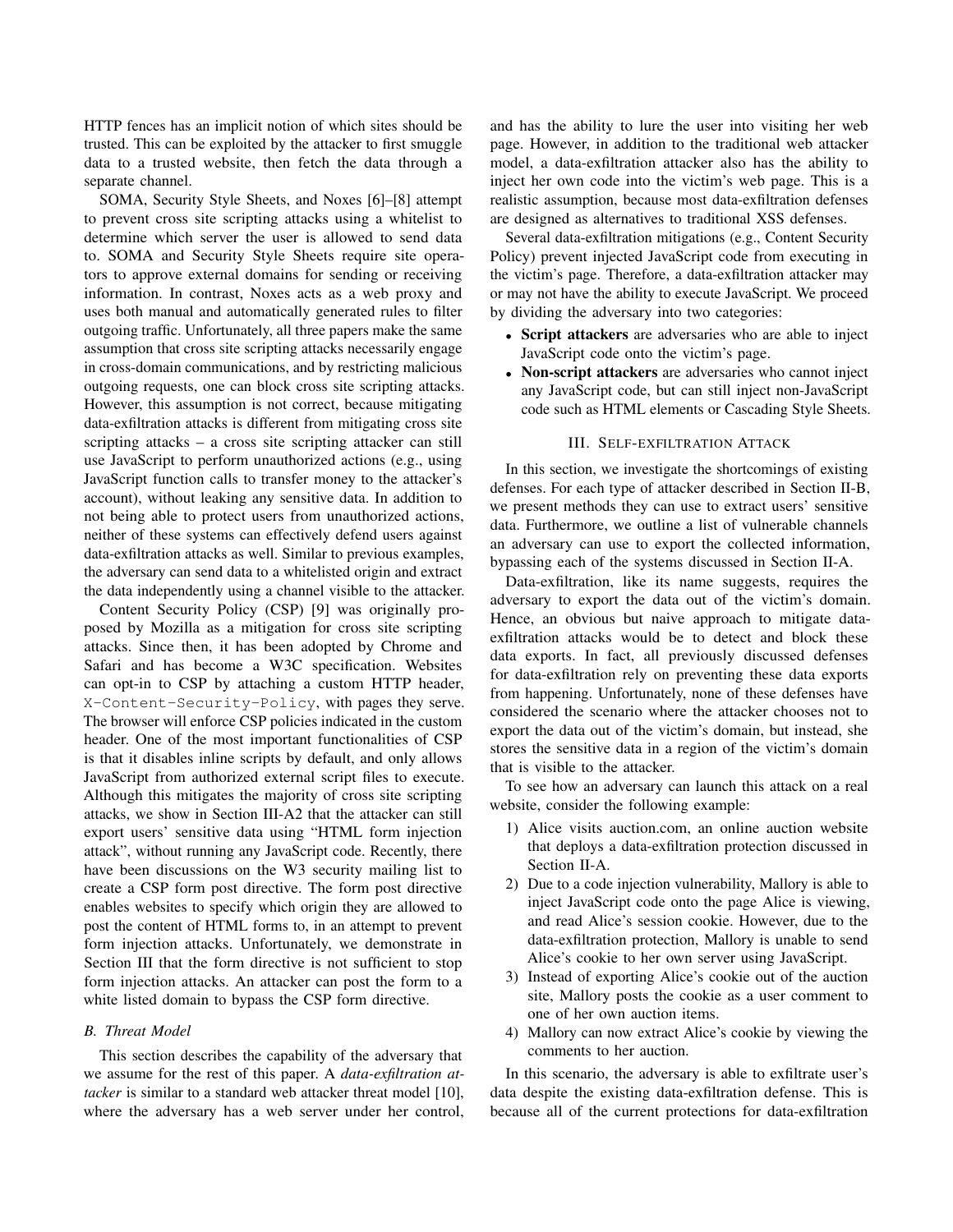failed to consider that most websites contain pages visible to the attacker; an attacker can extract user's information without explicitly sending the information to the attacker's server. Since this type of attack involves transferring user's private data to another region of the same website, we refer to it as a *self-exfiltration attack*.

## *A. Obtaining the data*

Before the adversary can export user's sensitive data, she must first obtain this data. In this section, we investigate the techniques an attacker can use to obtain the data mentioned in Table I. More specifically, we will focus on the two types of adversaries described in section II-B, script attackers and non-script attackers.

*1) Script attacker:* A script attacker has the ability to execute JavaScript code in the victim's origin. Because the attacker and the victim share the same origin, the same origin policy would permit the attacker to request and read all contents of the victim's origin. Using JavaScript, the attacker can obtain all data described in Table I, including the user's session cookie (if the HttpOnly flag is absent), CSRF tokens, sensitive URLs, profile information, and the user's password.

*2) Non-script attacker:* At first glance, it is not clear what data a non-script attacker can obtain. Without JavaScript, the adversary would not be able to read user's cookie, or access arbitrary content on the user's page. However, a clever non-script adversary can still obtain a considerable amount of sensitive data even without executing JavaScript code. In fact, a non-script attacker has the ability to gain access to all of the data shown in Table I, with exception of cookies.

Before going into any details, we would like to make a small disclaimer. After the initial distribution of this paper, Gareth Heyes pointed out in his blog post [11] that the form element injection attacks we discovered were, in fact, not new. The attacks were openly discussed on *sla.ckers.org* many years ago [12]. We humbly thank Gareth Heyes for informing us about the history of these attacks. In the section below, we present a more complete version of our original non-script based attacks, incorporating ideas from the *sla.ckers.org* community.

Base target overwrite – The HTML *base* element's target attribute can be used to set the window.name property of all documents opened from hyperlinks. For instance, if the webpage from http://cmu.edu sets its base target to the string "CMU", and if a user clicks on a hyperlink of this page, the resulting page would have its windows.name property set to "CMU".

Unfortunately, one minor caveat of the *base* element makes it a viable vector for non-script adversaries to steal sensitive information. The caveat works as follows, when parsing the target string, browsers will accept any characters, including newline, that comes between two " character. Consider the following code snippet:

| $\langle -1 \rangle$ --line 2 is the attacker's code-->                                                                                                                                                                                                                                                         |  |
|-----------------------------------------------------------------------------------------------------------------------------------------------------------------------------------------------------------------------------------------------------------------------------------------------------------------|--|
| <base eric";<="" target="&lt;/td&gt;&lt;td&gt;&lt;math&gt;2^{\circ}&lt;/math&gt;&lt;/td&gt;&lt;/tr&gt;&lt;tr&gt;&lt;td&gt;&lt;script&gt;&lt;/td&gt;&lt;td&gt;&lt;/td&gt;&lt;/tr&gt;&lt;tr&gt;&lt;td colspan=2&gt;var secret=PRIVATE INFO;&lt;/td&gt;&lt;/tr&gt;&lt;tr&gt;&lt;td&gt;var name=" td=""/> <td></td> |  |

In this example, the attacker injects the malicious code in line 2. This target string consumes all HTML content before the first " character in line 5. If a user clicks on an attacker controlled hyperlink, the newly opened webpage will be able to extract the value of the secret variable by calling window.name.

Abusing HTML forms – Another common way for a nonscript attacker to extract users' confidential information is by using HTML forms. For readers who are unfamiliar with the subject, an HTML form is a portion of an HTML document that contains regular HTML content as well as user adjustable fields called "controls". Controls are HTML elements that typically require user input, such as text fields, check boxes, radio buttons, text areas, and password fields. Users complete HTML forms by modifying the controls(e.g., fill in their passwords), then submit the completed forms to web servers via HTTP GET or POST requests. We demonstrate that an adversary can steal users' confidential information by injecting or modifying HTML forms on the victim page; then subsequently trick the user's browser into leaking sensitive information through form controls.

• Button formaction overwrite – According to the HTML5 specification [13], the *formaction* attribute of an HTML button can be used to overwrite the action attribute of its parent form. Once overwritten, clicking of the button would result the form data to be posted to the location specified by the attacker. The code snippet below demonstrates this attack:

```
<form action="update_info.php" 1
          method="post"> 2
\langleinput type="text" id="name" />
<input type="text" id="addr" /> 4
<input type="text" id="creditcard" /> 5
                                         6
<!--Beginning of attacker's code --> 7
<button formaction="http://evil.com"> 8
        Button </button>
<style> #submit{visibility:hidden;} 10
\langle/style>
<!--End of attacker's code -->
                                         \overline{1}<input type="submit" 14
       value="Real Button" />
```
In this example, the attacker injects a bogus submit button in line 8, and hides the real submit button using the style sheet in line 10. When the user clicks on the bogus submit button, all of her personal information will be submitted to evil.com.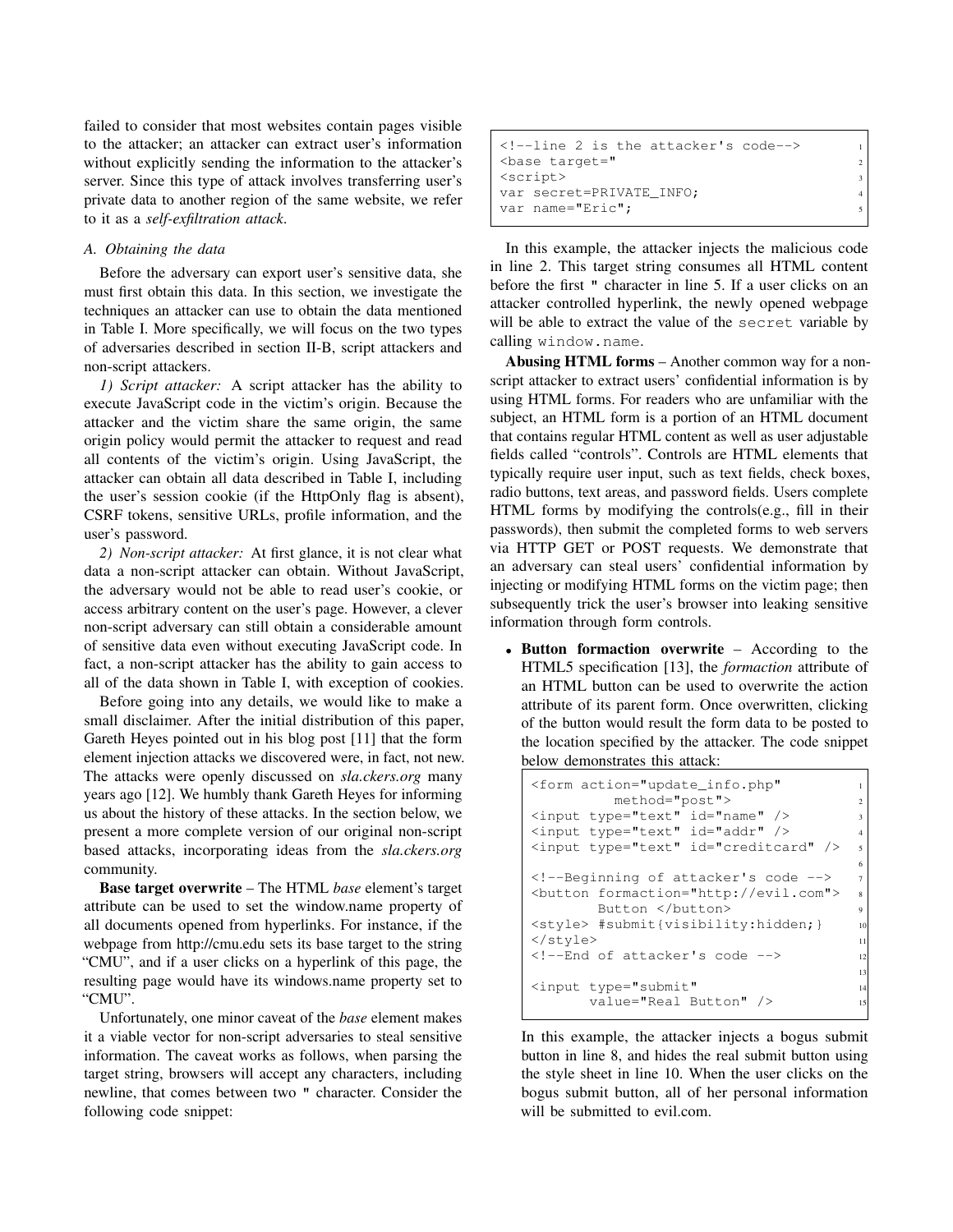• Attack on text area – Another way to steal HTML form data is by using HTML text area elements. This attack is further enhanced by the relaxed policies browsers employ when handling malformed HTML content. When a browser detects a syntactically incorrect HTML statement, instead of rejecting it as an error, it will sometimes attempt to infer the correct syntax. A non-script attacker can utilize this feature to lure the user into exfiltrating their data with the following code:

```
<!--Beginning of attacker's code --> 1
<form action="comment.php" 2
       method="post"> 3
<input type="submit" 4
     value="Click to continue" />
<textarea style="visibility:hidden;"> 6
<!--End of attacker's code --> 7
... 8
<!--User's sensitive data --> 9
... 10
```
In this example, the attacker first creates a form that would post to a vulnerable region of the victim's domain. Inside the form tag, the attacker uses a half-opened HTML text area tag to enclose user's data; it is half-open because the standard text area syntax requires a closing tag (i.e.,  $\langle$ /textarea $\rangle$ ) at the end of the enclosed content. When the browser observes a half-open text area, it will attempt to infer where the text area terminates. For most browsers, the termination point is assumed to be at the next text area closing tag, or at the end of the HTML document. This indicates that unless the attacker's code is followed by another text area, all of the user's private data appearing after the attacker's code will be contained in text area. When the user clicks on the submit button, all data inside this text area will be posted to the location indicated by the attacker. We have confirmed this attack for Chrome 16, Firefox 10, Safari 5, and IE 8.

It must be noted that this attack may work even if browsers do not infer the end of a text area. Similar to cross site style sheet attacks discovered by Huang *et al.* [14], if the attacker is able to inject code before and after the sensitive data, she can terminate the tag herself.

- **Attack on drop-down menu** Similar to the previous attack on text areas, the *option* tag for HTML drop down menus can also be used to consume sensitive data. To launch the attack, the adversary would use a half-open  $\leq$  option $>$ tag to surround the sensitive HTML text that comes after, as opposed to using a <textarea>tag in the previous example.
- Attack on Password Manager Most browsers have password manager features that allow users to save their passwords into the browser. The next time users visit the same site, the browser will autofill the password fields with the saved passwords. Different browsers

implement password managers differently, but this attack is applicable to all password managers that autofill passwords based on the URL of the page containing the password. For example, Chrome's password manager would autofill a password if the current page shares the same origin as the page where the password is stored [15]. This implies that an adversary who is able to inject a password field into an arbitrary page of the victim's domain can now exfiltrate user's password if she can lure the user into submitting the form.

A keen reader may notice that HTML form based attacks rely on a successful phishing attempt. That is, these attacks require users to trigger the malicious form submission. However, unlike a traditional phishing attack, where the user may detect the attack by carefully observing the browser's security indicators (e.g., the URL bar or the SSL lock icon), form injection attacks are more difficult to detect because the adversary resides on the same page as the victim. Furthermore, the adversary can change the opacity and the size of the button to make it completely transparent and cover the entire page, triggering the malicious form submission regardless of where the user clicks.

# *B. Exfiltrating the data*

As the last step of a self-exfiltration attack, the adversary must be able to store the user's information to a location that can be later read by the attacker. We will now describe several channels in real world web applications that can be utilized to bypass data-exfiltration protections:

- Public comment Many popular websites such as YouTube, Amazon, and CNN include comment sections for content they serve. This allows users to discuss videos, review books, or even participate in heated debates about recent news events. Unfortunately, this opens up a venue for self-exfiltration attacks. Once an adversary obtains user's sensitive information, she can post this information as a publicly visible comment, and later extract the information by viewing the comment page in her own browser.
- Public profile Many websites allow users to create profiles that can be viewed by other users. This feature is especially common among social networks and online dating sites, where users have the option to disclose their age, physical location, or even personal interests. The adversary can abuse this feature to export stolen data by posting it on the user's public profile, then later collect the data by viewing the profile.
- Private message/email invitation Most websites with user profiles also offer a private message feature, where one user may directly contact another user by sending them an in-site message that is only visible to the two parties involved. Once the adversary obtains a user's confidential information, she can simply direct the user (via JavaScript or HTML form post) to send a private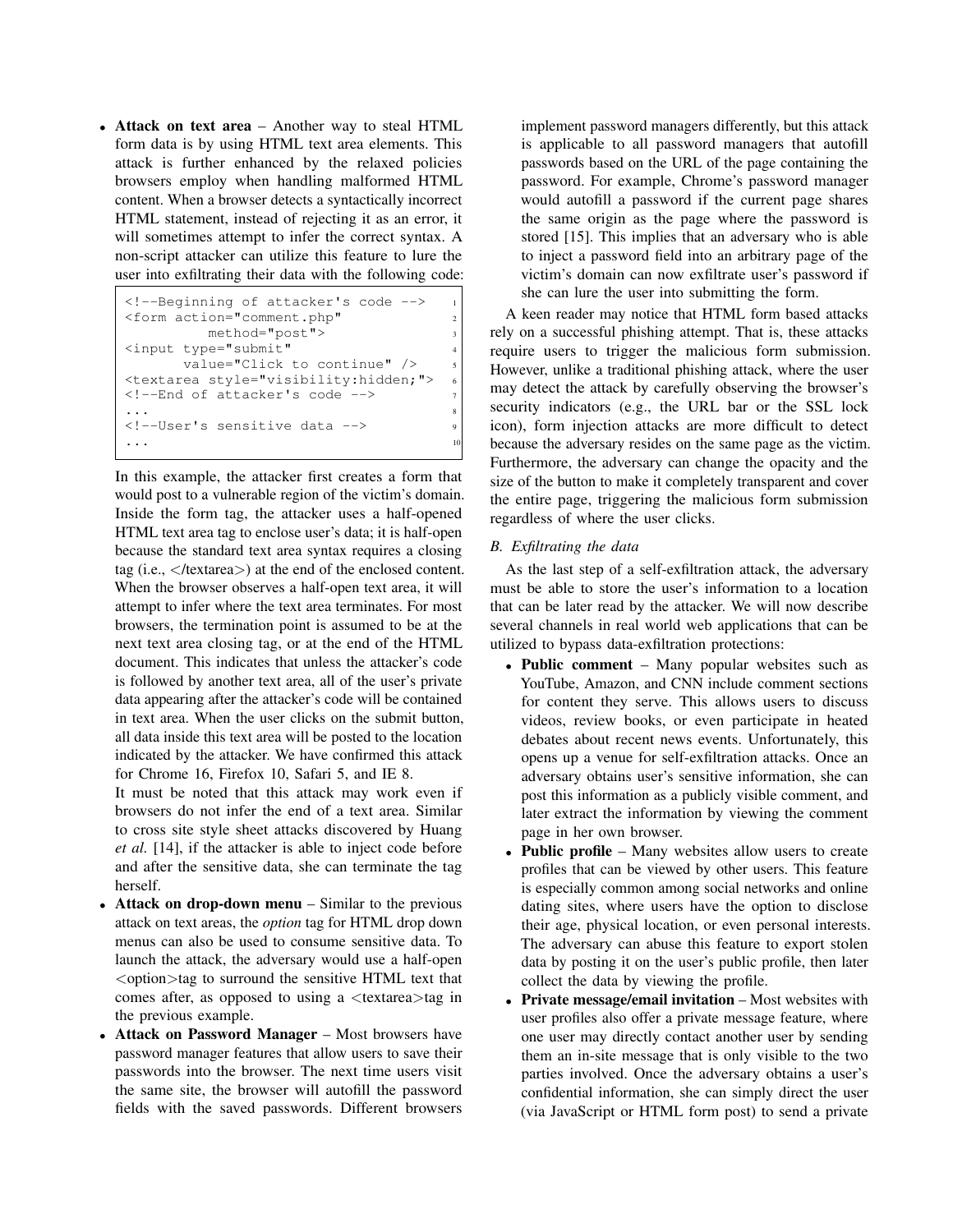

Figure 1. JavaScript based self-exfiltration attack used to steal victim's Social Security Number (SSN).

message containing the sensitive information to the attacker. Besides the private message feature, many sites also offer the option to send an email invitation to your friends. Similar to private messaging, an attacker can also use the email feature to export sensitive data to herself, bypassing any data-exfiltration defense.

- Attacker's profile Some websites contain user profiles, but these profiles are not visible to public; users may only view their own profiles by logging into their account. On the surface, it is not obvious how an attacker can exfiltrate data through these private profiles. However, a clever *script attacker* can override the user's session with her own to exfiltrate the sensitive data. Figure 1 demonstrates an example of such an attack, the attack can be done in the following steps:
	- 1) User views a victim page containing the attacker's JavaScript code.
	- 2) Attacker reads user's sensitive data using JavaScript.
	- 3) Attacker overwrites the user's session cookie with an existing session cookie of the attacker. At this point, any changes made to the user's profile will be made to the attacker's profile instead.
	- 4) Attacker stores (in her own profile) the sensitive information she obtained earlier.
	- 5) Attacker logs in to her own profile later and obtains the user's sensitive information.

This attack is possible due to the stateless nature of HTTP, that is, the identity of the user is entirely linked to her cookie. A script attacker can swap sessions with any user by overwriting the user's cookie with her own session cookie.

**Search history** – Many websites offer search features similar to popular search engines. It is a common practice for these sites to link each user's search history with their accounts, so users can view their search history

| Types of websites surveyed                      | Number of websites |
|-------------------------------------------------|--------------------|
| Sites with JavaScript exfiltration channels     |                    |
| Sites with Non-JavaScript exfiltration channels | 43                 |
| Sites without exfiltration channels             |                    |

Table III NUMBER OF SURVEYED WEBSITES CONTAINING EXFILTRATION CHANNELS.

in a drop down menu by clicking on the search box. However, similar to the previous attack, an adversary could overwrite the user's session with her own, then post sensitive information as search queries. These search queries can later be accessed by the attacker by simply logging into her account and clicking on the search box to display the most recent search queries.

#### IV. EVALUATION

To determine if most real world web applications contain exfiltration channels for attackers to store stolen information, we surveyed a total of 100 websites. These websites were gathered from the Alexa top 100 global sites list. Since this study required us to create an account on each website to conduct manual analysis; we replaced all non-english sites, adult sites, and sites that we cannot obtain an account for (e.g., banks) with sites further down the Alexa's top website list.

For each website in our study, we assume that the attacker has obtained the user's private information through a code injection attack. This is a realistic assumption because many data-exfiltration defenses act as a replacement for traditional JavaScript/HTML injection defenses deployed by modern websites. Therefore, we must evaluate these defenses individually in the absence of existing security mechanisms. We proceed by analyzing if each site contains a channel for the attacker to store stolen information, and whether exploiting this channel requires JavaScript execution capabilities. The results are shown in Table III. We managed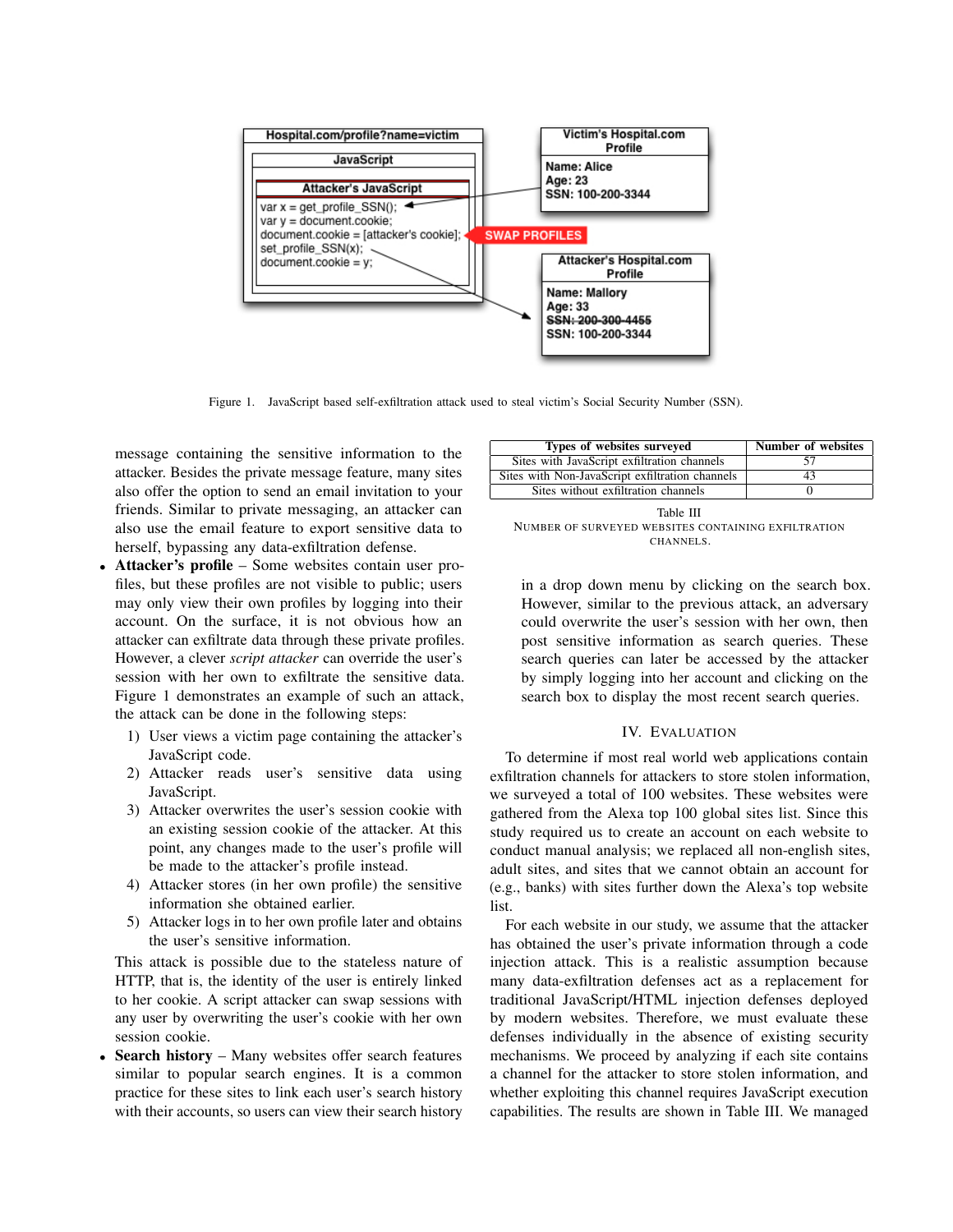to discover a JavaScript based exfiltration channel for all of the websites in our study. Additionally, 43% of these channels can be exploited by a non-JavaScript attacker. We discuss below some of the challenges we faced during our study and how we resolved them.

- **CSRF token** CSRF tokens are user-specific, sessionspecific secrets that are sent with form submissions to assist the server in verifying the user. An adversary located on another website will not be able to make unauthorized requests to the victim's domain using the secret token, because browsers' same origin policy prevents attacker's scripts from obtaining the secret token. A Self-exfiltration attack is somewhat similar to a CSRF attack, because a self-exfiltration attacker also attempts to make unauthorized state changes to the victim's web server. However, although CSRF tokens can be used to mitigate cross site request forgery attacks, they are ineffective against self-exfiltration attacks. This is because unlike most CSRF attackers, a self-exfiltration attacker is located on the same origin as the victim, enabling them to obtain the secret token trivially using JavaScript.
- **CAPTCHA** Many websites require users to solve CAPTCHAs before performing highly sensitive actions, for the purpose of reducing spams and bogus user accounts. CAPTCHAs are challenges posed to the user to verify if they are human. By definition, an ideal CAPTCHA cannot be solved by an automated JavaScript program. This is problematic for a self-exfiltration adversary because if the exfiltration channel (e.g., a comment box) contains a CAPTCHA, then she would not be able to export the data. Fortunately for the attacker, CAPTCHAs have a major usability drawback, that is, the conversion rate of web forms decrease dramatically when users have to solve CAPTCHAs [16]. This discourages websites from deploying a large number of CAPTCHAs. In our study, we were able to discover one non-CAPTCHA exfiltration channel for every website in our survey.
- AJAX Many websites use Asynchronous JavaScript and XML (AJAX) to commit changes to the server. It may appear that JavaScript is required to exfiltrate data for these AJAX-based sites. However, most AJAX requests can be simulated with HTML form posts. In our study, the only case where we failed to simulate AJAX requests is when AJAX requests are accompanied by CSRF tokens.

#### V. SOLUTIONS

We have demonstrated in previous sections that dataexfiltration attacks cannot be mitigated by filtering outbound requests based on their destination servers, because most whitelisted web applications contain exfiltration channels the attacker can use to smuggle stolen user data. In this section, we turn to defense and discuss what a website has to do in order to protect itself from data-exfiltration attacks.

One weakness in existing data-exfiltration defenses is that the whitelist used to filter outbound requests is too coarse-grained. That is, websites are only allowed to specify the origin of outbound requests, not individual URLs. One may argue that, by allowing websites to specify individual URLs on the whitelist, an attacker would be prohibited from transferring stolen data to a vulnerable region of the website. Unfortunately, this finer-grained whitelist suffers from two fatal drawbacks – First, web developers are required to identify all valid URLs their web pages are allowed to send requests to, including forms, images, or even user supplied hyperlinks. Additionally, all whitelisted exfiltration channels must be removed, such as comment sections, forums, private messages, or profile pages. Because fulfilling both of these requirements is highly impractical for any real world web application, we urge web developers to make use of other mitigations for data-exfiltration attacks, such as the ones we describe below.

Instead of protecting users' data from being stolen after the occurrence of a code injection attack, websites can attempt to prevent the code injection attack from occurring in the first place. Content Security Policy [9], BEEP [17], App Isolation [18] and XSS filters [19] can be used to prohibit the attacker from injecting JavaScript into the victim's page. It is crucial to combine these systems with an HTML sanitizer in order to address non-script based form injection attacks. Alternatively, one may use context-sensitive sanitization tools such as ScriptGard [20] or CSAS [21] to automatically sanitize user input and eliminate any code injection vulnerabilities.

The HTML5 iframe sandbox attribute [22] gives websites the ability to isolate untrusted documents into iframes with unique origins and with JavaScript disabled. Similar to other cross site scripting mitigations, iframe sandbox by itself is not sufficient to stop data-exfiltration attacks (e.g., the attacker can still use a form injection attack to read sensitive data in the sandboxed page). Therefore, other defenses (such as an HTML sanitizer) must be used in conjunction with the iframe sandbox to fully protect users from data-exfiltration attacks.

# VI. CONCLUSION

We have surveyed a number of data-exfiltration mitigations that filter outbound requests based on their destination servers. An adversary can bypass these protections with relative ease, by stashing stolen data in a whitelisted database. To verify our claim, we surveyed popular websites and confirmed that self-exfiltration attacks are feasible to most real world web applications. We urge future researchers to beware of self-exfiltration attacks when designing defenses for dataexfiltration.